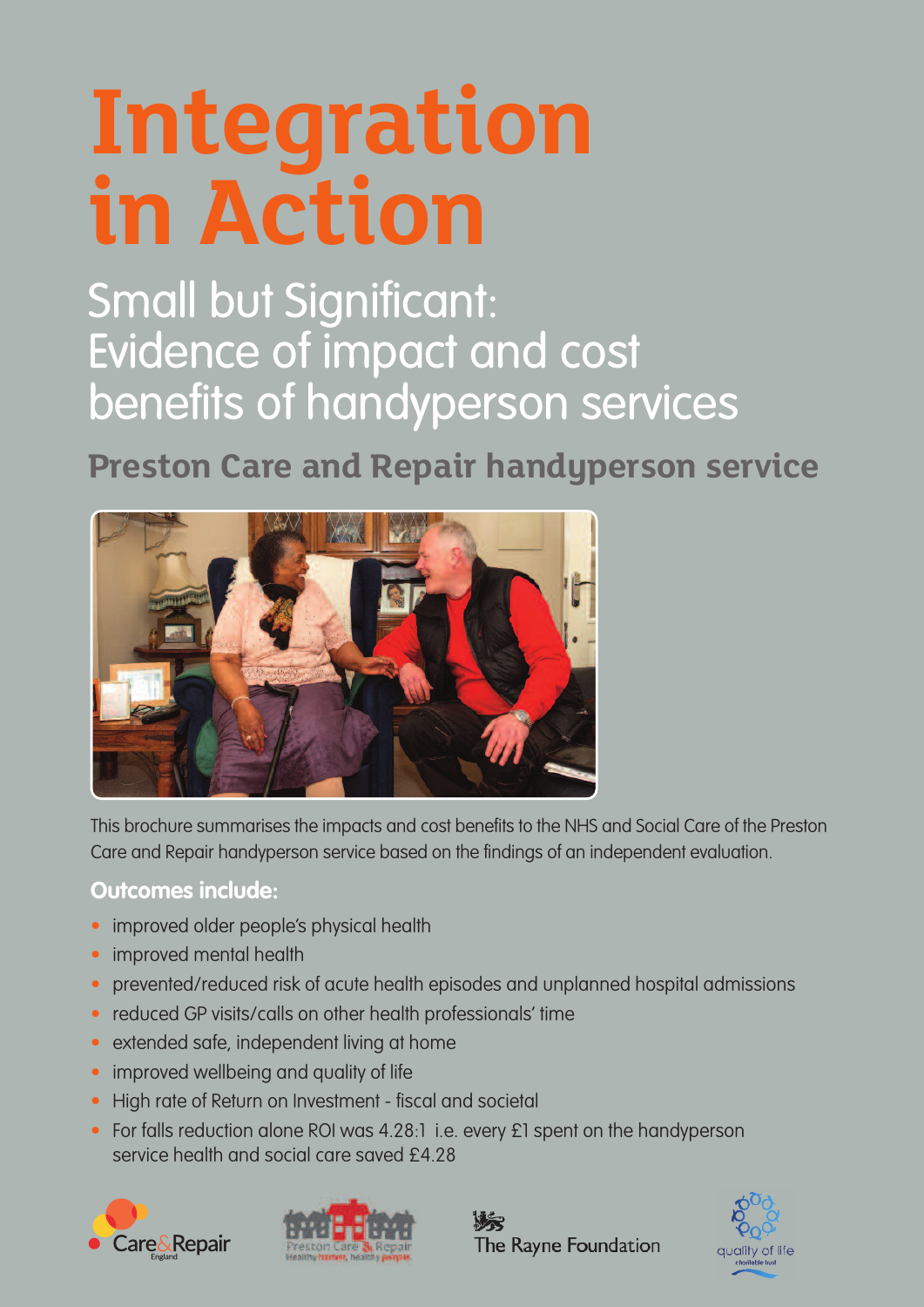# **The NHS England viewof housing**

The 'Next Steps in the NHS Five Year Forward View' highlights the importance of keeping people healthier for longer, improving care, reducing health inequalities and working jointly across professional boundaries, including housing.

NHS England (NHSE) is signed up to a national Memorandum of Understanding as a commitment to support joint action across housing, health and care. NHSE's CCG Engagement Programme has published a 'Quick Guide to Health and Housing'

This brochure outlines how an independently evaluated\*1 local handyperson service is contributing to achievement of NHS, Public Health and Social Care outcomes.

> *"As I live on my own (with health problems) I sometimes feel vulnerable. I can trust Preston Care and Repair to send me a vetted, trustworthy worker"* Mrs S, 89yrs

# **Why improve older people's homes?**

Where people live - the quality, suitability and stability of their home - has a significant impact on occupants' physical and mental health. There are quantifiable costs resulting from housing disrepair, with annual first year treatment costs to the NHS and social care in excess of £1.4bn<sup>\*2</sup>

A forward looking view of the NHS, which envisages not only a greater emphasis on prevention but also health care increasingly delivered at or closer to home, will only be achievable if patients live in suitable, decent and adapted homes where such care can be safely provided.

## **Health & Housing Links**

- Each year around 30% of people aged 65yrs+ and 50% of those aged 80yrs+ experience a fall, most of which occur at home and with falls risk level linked to home hazards
- 2 million older households live in non-decent homes, 78% in the owner occupied sector
- Many long term health conditions have a causal link to or are exacerbated by poor housing e.g. respiratory conditions, arthritis, mental health problems, heart disease, stroke etc.

# **Preston Care and Repair handyperson service**

#### **- helping older people live independently and well at home**

Covering four Lancashire Boroughs - Preston, South Ribble, Chorley and West Lancs - the Preston Care and Repair handyperson team carry out a wide range of small repairs and minor adaptations in the homes of older and disabled people. They offer everyone a 'Healthy Home Assessment' with remedial measures to reduce home hazards, particularly to reduce falls risk, and also alert Care and Repair caseworkers if they identify older people with other housing issues.

\*2 Nicol S, Roys M, & Garrett H (2015) Briefing paper: The cost of poor housing to the NHS Building Research Establishment

<sup>\*1</sup> http://careandrepair-england.org.uk/wp-content/uploads/2018/07/Small-but-Significant-Handyperson-Evaluation-CRE-2018.pdf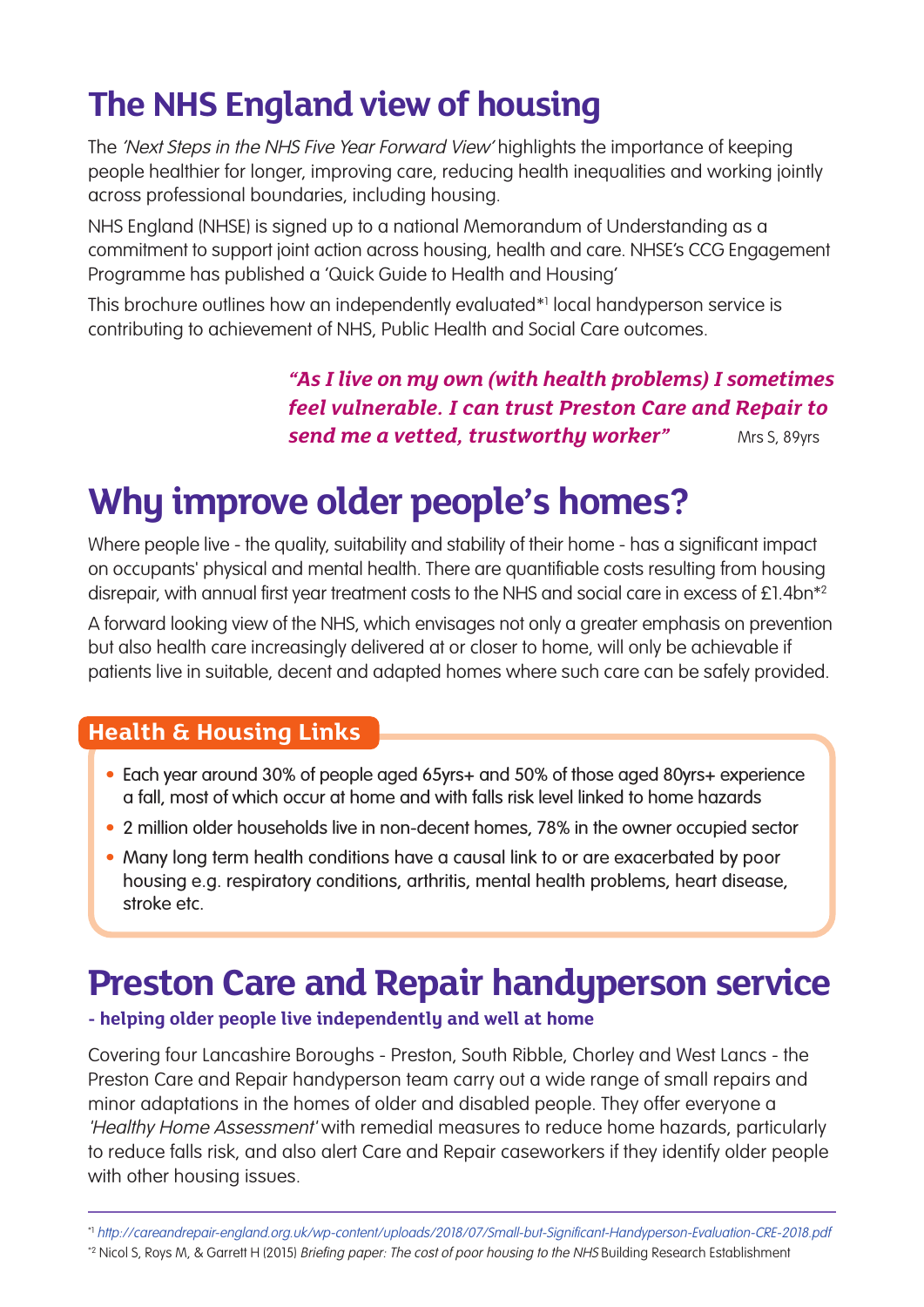# **The Impact**

Results of the independent evaluation of the Preston Care and Repair handyperson service.

# **OUTPUTS**

#### **1,865 handyperson jobs were completed for 929 older people in the year, with volunteer input into 268 jobs, in a year 8**\*3

• Nearly half of those helped by the handyperson service are over 80yrs (46%), older women (77%), living alone (72%) often living with chronic long term health conditions and disability.

## **OUTCOMES**

#### **Preston Care and Repair handyperson service has a significant impact on older people's mental and physical health, wellbeing, independence and quality of life.**

- Falls risk was reduced for 37% of the older people using the handyperson service.
- Improved wellbeing was a key outcome for 90% of older service users
- Other outcomes include reduced risk of hospital admission, faster, safer hospital discharge to home, improved safety and security, reduced worry and stress associated with maintaining the home.

#### **The handyperson service provides older people with great relief from worry about their home, making them feel more independent and in control. It is exceptionally highly valued.**

- 96% of older people said that the handyperson service made them less worried about their home.
- 100% of older people said that they would use the service again and would recommend it to others.
- 77% said they would not have jobs done if the handyperson service was not there due to worry about finding a trustworthy builder.
- Trust was a key factor. It was important to older people that the handyperson service was delivered by a local, not for profit, trustworthy provider to which they had ready access i.e. a phone call away.

## **COST BENEFITS**

For every **£1 spent** on the handyperson service the saving to health and care from falls reduction alone is **£4.28**. (This return on investment does not include many of the other fiscal and social gains e.g. improved wellbeing, reduced anxiety, hospital discharge etc.).



\*3 12 month equivalent figures based on 9 months data collection. Additional handyperson jobs were completed e.g. for younger disabled people (not included in these figures)